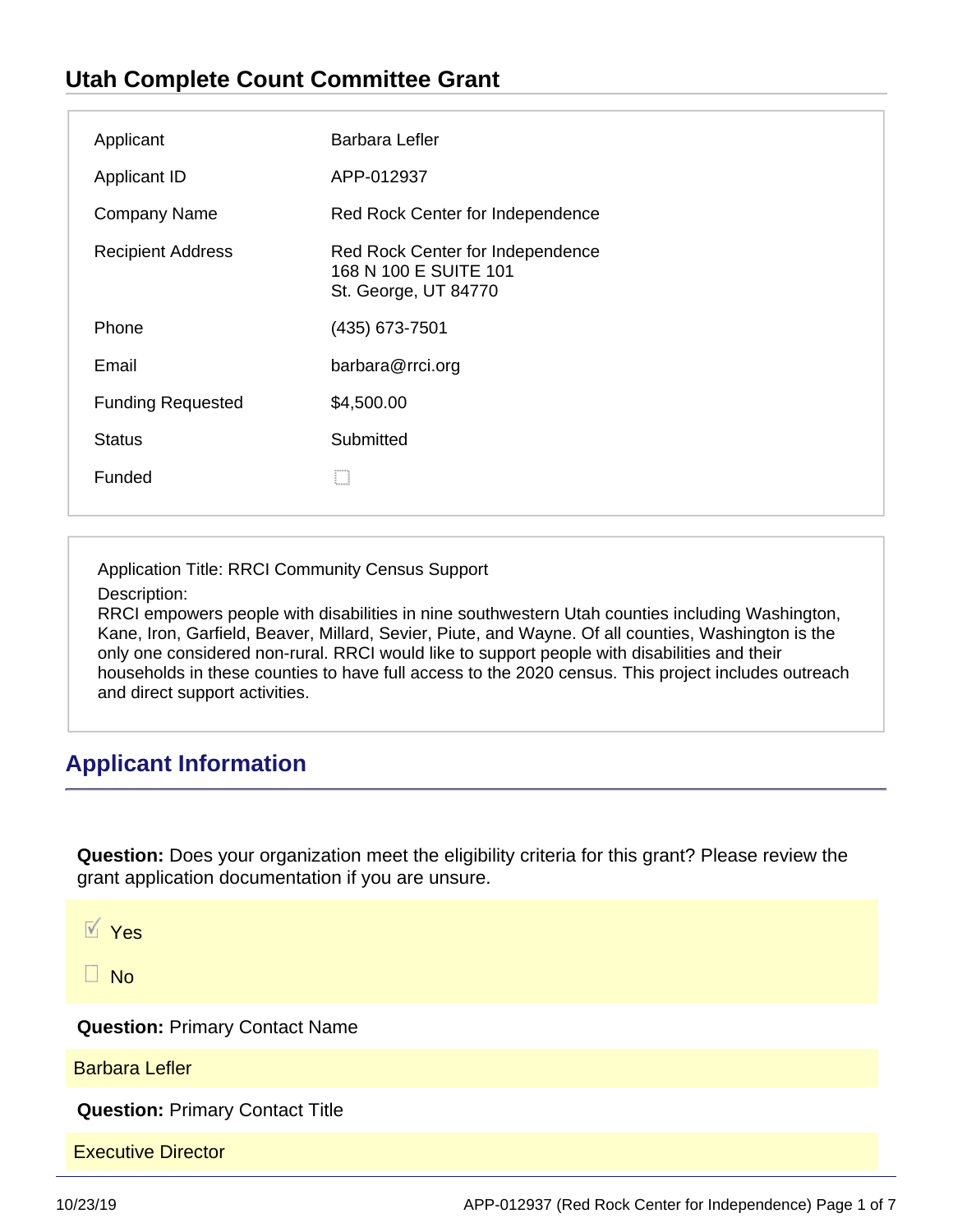#### **Question:** Address

168 N 100 E, Suite 101 St George, UT 84770

**Question:** Mailing Address (if different than above)

same

**Question:** Primary Contact Email

barbara@rrci.org

**Question:** Primary Contact Phone Number

435-673-7501

**Question:** Organization Type

 $M$  Nonprofit Organization

Government Agency

Ш Tribal Community

**Fiscally Sponsored** 

**Question:** If you are applying under a fiscal sponsor, please provide the name of the organization and their mailing address.

#### N/A

**Question:** IRS W9 (Tax Identification) Number [If you are using a fiscal sponsor, please provide their TIN]

84-1419008

**Question:** Unless exempt, upload a copy of your Charitable Solicitations Permit or a PDF indicating your exemption in a brief sentence.

[charitable soliciation 2019-2020.pdf](https://utahdcc.secure.force.com/portal/servlet/servlet.FileDownload?file=00P0g00001dVqUGEA0) (10/23/2019 10:59 AM)

### **Organization Information**

Please provide general information for your organization. Before you continue on to the next section, please review the guidelines.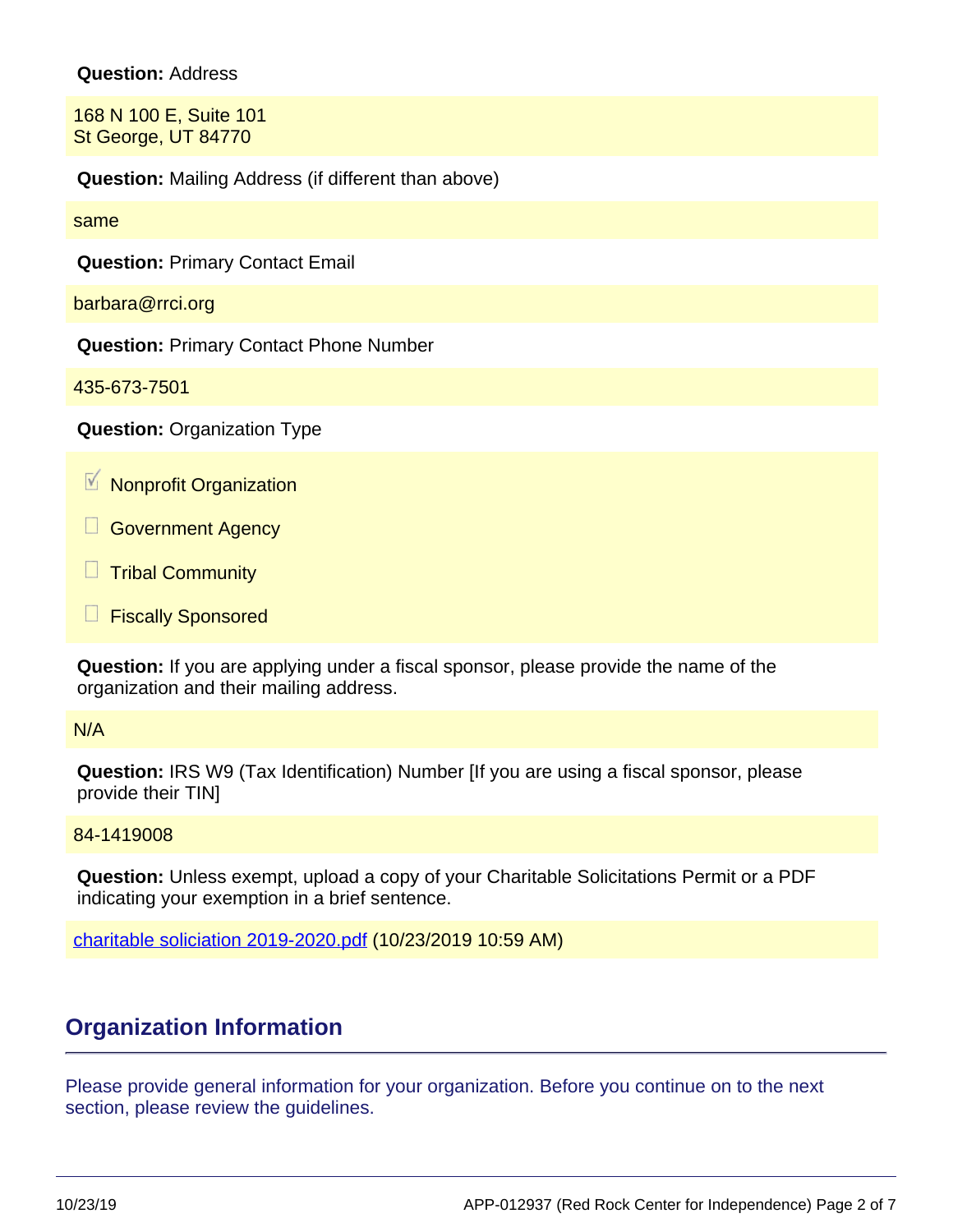**Question:** Which historically undercounted communities do you serve? (Check all that apply)

- **Communities of Color**
- $\Box$ Indigenous Persons
- $\Box$ Immigrant Communities
- Refugee Communities
- Low-Income Persons
- Persons Experiencing Homelessness
- $\overline{\mathsf{v}}$ **Renters**
- Persons with Mental or Physical Disabilities
- Non-English Speakers
- $\overline{\mathsf{v}}$ Rural Communities
- LGBTQIA Persons
- Children Under 5 Years Old

**Question:** Please list the specific community/population(s) you serve based on the boxes you checked in the previous question. For example, if you chose "Immigrant Communities" please tell us which specific immigrant community you are serving.

RRCI services people with disabilities in nine southwestern Utah counties. We currently serve 1126 consumers who primarily live in households. People with disabilities are historically low income renters. Although Washington county is considered metropolitan, Kane, Iron, Garfield, Millard, Beaver, Sevier, Piute, and Wayne counties are considered rural. As a Center for Independent Living (CIL) we are federally mandated to serve this area and population.

**Question:** If the population you are serving is not listed above, please list them here.

#### N/A

**Question:** Please describe your organization's experience engaging with the identified community or communities. If your organization does not have a history of working to mobilize the identified community, please detail how you plan to interact with them.

For the past 21 years, RRCI has employed case managers known as Independent Living Coordinators who each manage supports and services for people with disabilities. A database is maintained with the ability to disaggregate consumers by various demographics. Serving people with disabilities who are generally low income renters is our primary mission and mandate.

**Question:** What are the potential barriers your identified community may face in participating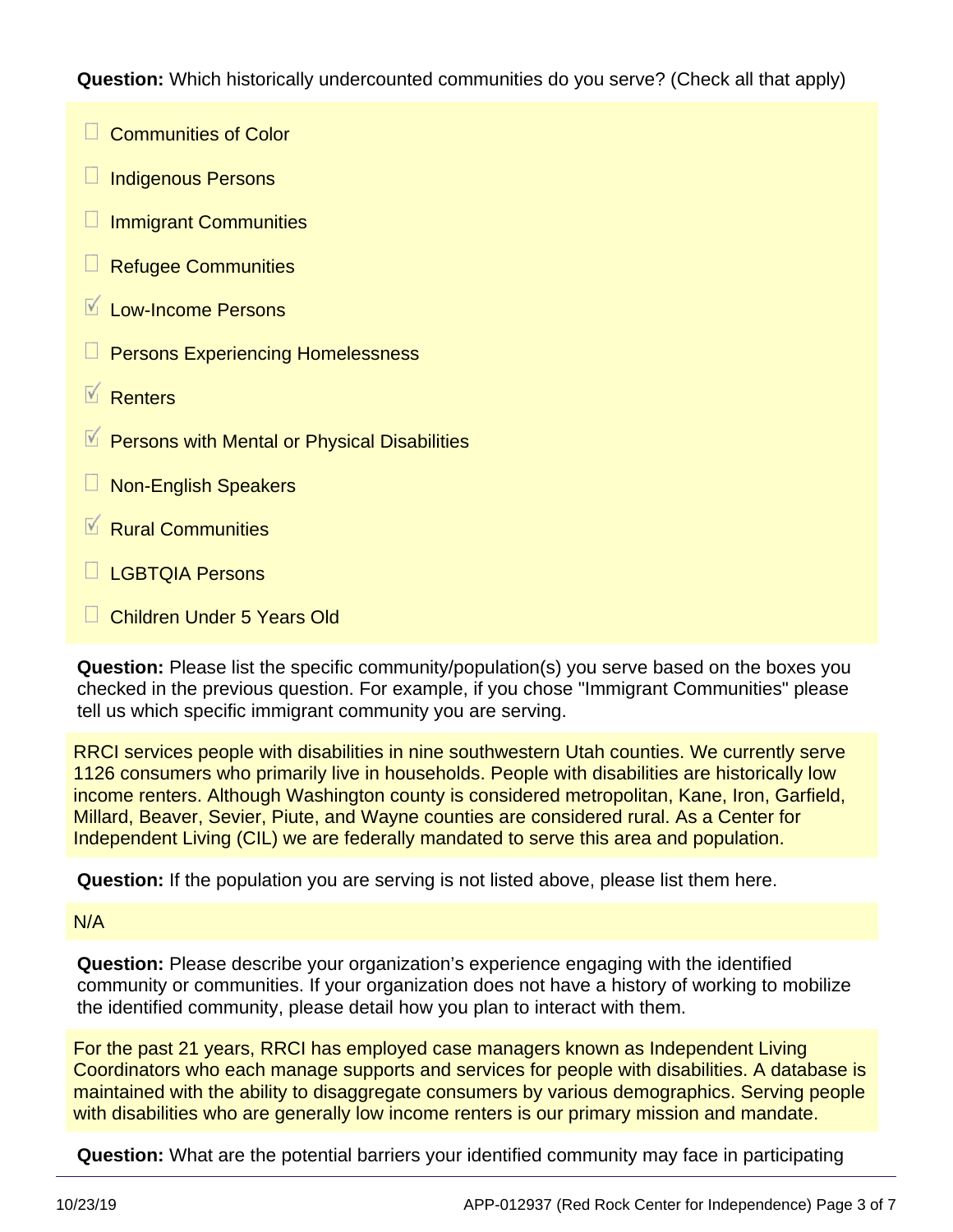#### in the census?

People with disabilities living in rural areas can frequently be disassociated with objectives such as the 2020 census. Many people with disabilities, with little income, in rural areas do not have sufficient financial means or general access to the internet and computers. Depending on the level of disabilities, cognitive capacity can be a barrier to census participation. Depending on nonexistent public transportation to a library or public access to computers will also be a barrier to census participation.

**Question:** How does your organization's leadership and/or staff reflect your identified community(ies)?

RRCI is mandated to employ more than 50% of its staff as people with disabilities. Currently, 80% of staff members are people with disabilities. Additionally, more than 50% of RRCI's governing board of directors are required to be people with disabilities. RRCI meets this requirement.

**Question:** What is your main goal for participating in this effort?

People with disabilities are valued members of our community. RRCI wants to ensure that regardless of their barriers, they and their households are counted in this event that occurs only once every decade.

**Question:** How will you determine if this goal has been met?

RRCI staff document each contact with each consumer. A new 'program' called "2020 Census" will be added to the data management system. Once a consumer has fully participated in the census, they will be added to the 2020 Census program. We will be able to count their household as one that has completed the census. We anticipate at least a 50% participation rate.

### **Project Description**

In this section you will provide an in-depth description of your project. Assume the panel knows nothing about your project. You will need to provide specific details about the project so that someone unfamiliar with it can understand all aspects of it.

[Link to the Utah Complete Count Committee webpage \(](https://gomb.utah.gov/census-2020-state-complete-count-committee/)for the "Activity Timeline Template").

### **Question:** What is your proposed project/effort?

Red Rock Center for Independence (RRCI: Empowering People with Disabilities) serves more than 1126 individuals with disabilities in nine southwestern Utah counties. Washington County is the only metropolitan population. Kane, Iron, Garfield, Beaver, Millard, Sevier, Piute, and Wayne Counties are all rural counties. People with disabilities, especially in rural communities often lack the resources necessary to fully engage in opportunities such as the 2020 census. Yet, their participation and that of their households are critical in the accurate count in the state of Utah. RRCI proposes to use their comprehensive data management system and network of Independent Living Coordinators (case managers) to ensure that those on their caseloads have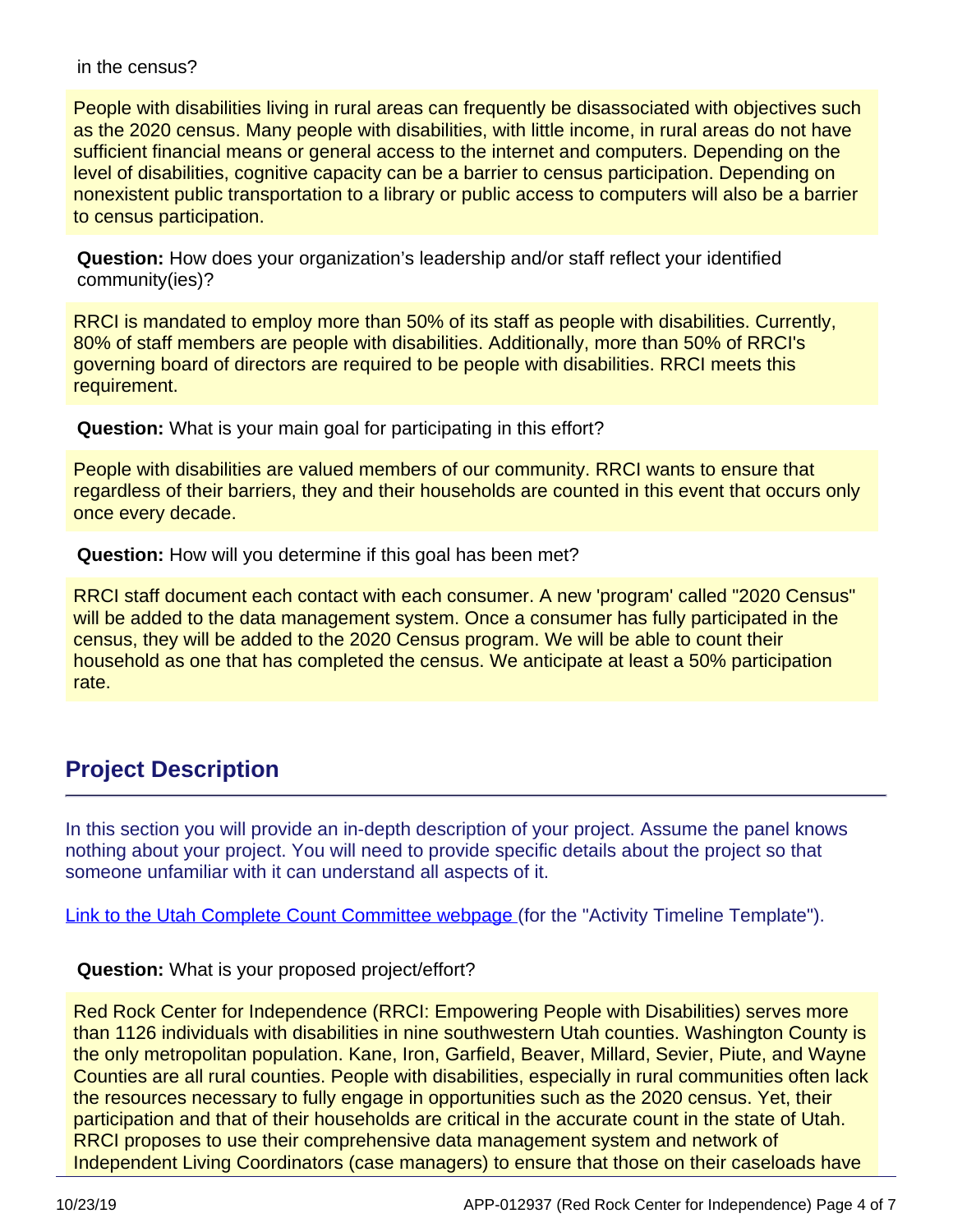full access to participation in the census. The effort will include proper education of the Independent Living Coordinators, outreach and direct support efforts.

**Question:** What are the proposed start and end dates for your efforts?

January 2020, identify local training opportunities for staff members. February-March 2020, conduct outreach and direct support efforts to help people with disabilities and their households fully participate in the census process.

**Question:** How will you promote your efforts within your identified community and how will you acknowledge the state and federal 2020 census programming?

Efforts will be promoted through RRCI's newsletter and direct contact with each consumer. Federal 2020 census programming will be acknowledged through RRCI's newsletter, the use of official census brochures, other available documents, and official policies and procedures.

**Question:** List partners or organizations needed to help in the successful implementation of your proposed activities. (e.g., community centers, libraries, businesses, schools, media)

Local committees will provide training to Independent Living Coordinators. Libraries provide access to computers and internet. Local transportation providers connect individuals to computer and internet resources.

**Question:** Download the activity timeline template (find the link in the section description) and document anticipated activities in detail, timeline, and location related to phases of 2020 census work. Upload the completed document to this question.

[GrantDetails-1.xlsx](https://utahdcc.secure.force.com/portal/servlet/servlet.FileDownload?file=00P0g00001dVrJOEA0) (10/23/2019 11:51 AM)

**Question:** Question intentionally deleted. No answer required.

Not Answered

### **Budget**

In this section we are looking for your project budget. Be sure to include all anticipated expenses for the project you are applying for.

EXPENDITURES: These questions provide the review committee with a transparent view of how the grant funds will be spent. Be specific, but without providing excessive detail. For example, if you need to print flyers and posters, you may say \$200 - paper for printing. We do not need to know how much paper, the color, the type, etc. If you will be using the "other" category, you need to be very clear about this expense and why it does not fit in the other budget sections.

**Question:** How will you use the grant money in your efforts? Be specific! Please only describe how grant funds will be spent in this question.

Staff to attend training opportunities within various locations throughout the 9 county service area.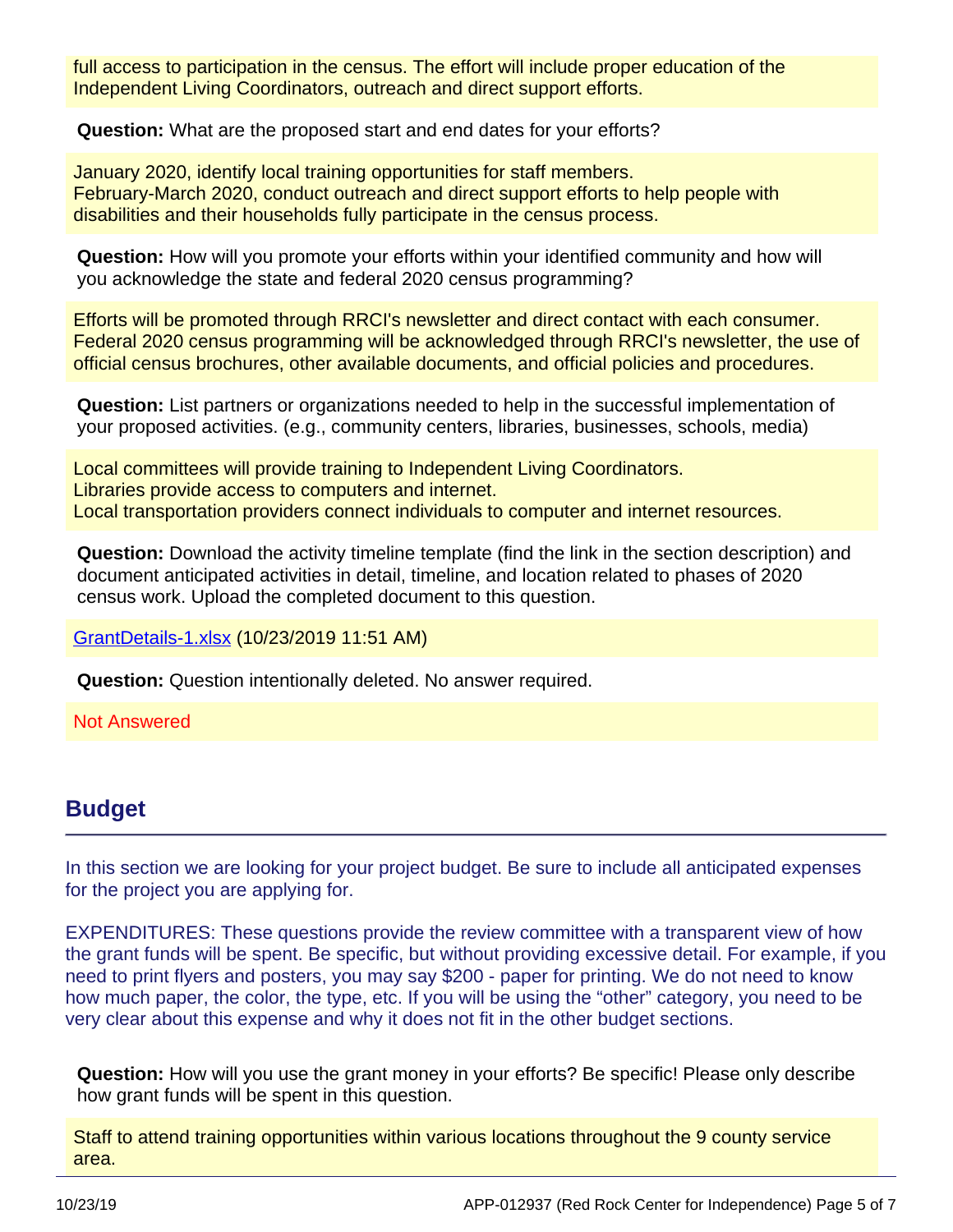Obtain and deliver census brochures for outreach. Provide direct support to people with disabilities to fill out the census forms.

**Question:** Expenditures: Supplies and Materials: Please list the total amount you will spend on supplies and materials. Please also include a brief description.

\$600 Postage to mail outreach materials to consumers in rural areas.

**Question:** Expenditures: Professional Services: Please list the total amount you will spend on professional services. Please also include a brief description.

\$400 Bookkeeper to account for funds

**Question:** Expenditures: Advertising and Marketing: Please list the total amount you will spend on advertising and marketing. Please also include a brief description.

N/A

**Question:** Expenditures: Travel and Lodging: Please list the total amount you will spend on travel and lodging directly related to this project. Please also include a brief description.

\$2000 Fuel for staff to drive to training's and to consumer homes to provide outreach and direct support to consumers in rural locations.

\$1000 lodging and Per Diem for accommodations for overnight stays for staff to successfully reach consumers in rural locations.

**Question:** Expenditures: Facility Rental: Please list the total amount you will spend on facility rental directly related to this project. Please also include a brief description.

N/A

**Question:** Expenditures: Other: Please list the total amount you will spend in this category for this grant. Please also include a description.

\$500 Grant administration and reporting.

**Question:** Total Project Expenses (Add together the 6 expenditure questions)

\$4500

**Question:** Amount of grant funds requested

\$4500

**Question:** Although not required, if you are able to provide a cash or in-kind match (salaries of employees working on project, venue, etc) please tell us how much you are able to provide. List cash match and/or in-kind as separate items in your response.

RRCI will pay staff members for the time they spend ensuring that people with disabilities in their rural county service areas have access to census participation. This will cost approximately \$10,556 including salary and fringe.